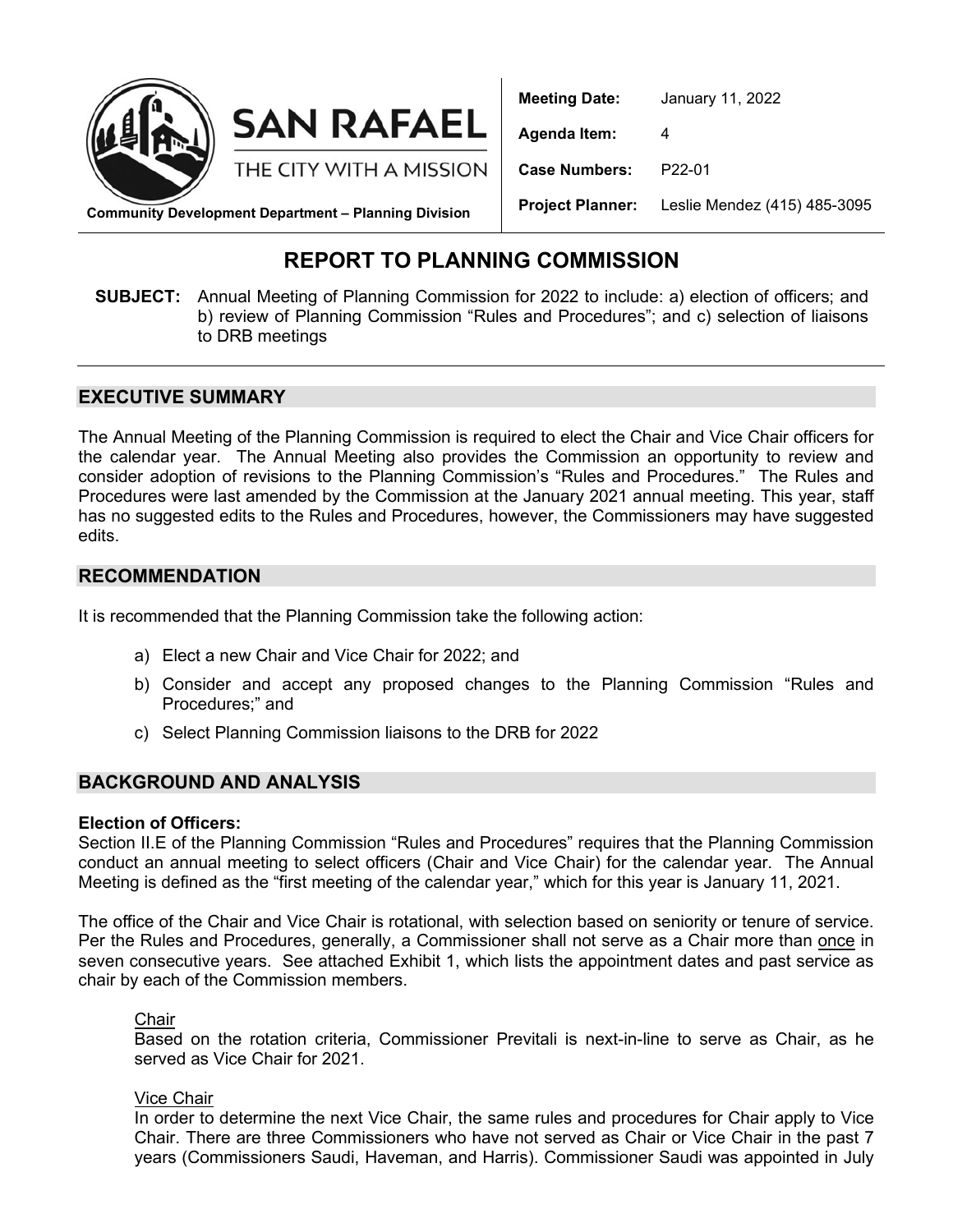#### **REPORT TO PLANNING COMMISSION Page 2**

2020; Commissioner Haveman was appointed in May 2021 and Commissioner Harris in June 2021. Therefore, Commissioner Saudi would be the next in line to serve as Vice Chair.

RECOMMENDATION: Based on the rules and procedures, it is recommended that Commissioner Previtali be elected to serve as Chair and Commissioner Saudi be elected to serve as Vice Chair.

#### **Consideration of Revisions to Planning Commission "Rules and Procedures":**

The Rules and Procedures are reviewed by the Commission. Staff has no new recommended edits to the Rules and Regulations that were adopted by the Planning Commission last year to include provision for virtual public hearings. The Planning Commission is asked to review the currently adopted Rules and Procedures and submit any feedback or suggested changes.

#### **Selection of Commissioners for DRB Liaison:**

The annual meeting also provides an opportunity to select Commissioners to serve as a liaison at the Design Review Board meetings for the calendar year. Commissioners (with the exception of the new Chair) are requested to serve as liaison in two-month increments, which involves attendance at up to four, regular DRB meetings during the two selected months of service. However, since the Planning Commission is currently one member short, staff is looking to have DRB liaison assignments for the first half of the year and will bring the item back for the second half of year at a later date when the Commission is fully appointed. Staff is, therefore, requesting that with the exception of the new Chair, that either (1) half the Commissioners volunteer for a two month period for the first half of the year (the rest to volunteer for the second half); or (2) each Commissioner select one month (with one volunteering for two), with each Commissioner to volunteer for a second month the second half of the year (with the exception of the Commissioner already signed up for two months). A schedule of DRB for January through June 2022 is included as Exhibit 3.

#### **2022 Planning Commission Meeting Dates:**

Provided for your information is a list of scheduled Planning Commission meetings for 2022.

### **OPTIONS**

Regarding the "Rules and Procedures," the Planning Commission has the following options:

- 1. Modify the "Rules and Procedures" for review and direct staff to return with revised document for consideration at a future meeting;
- 2. Identify additional areas for further study and direct staff to return with recommended revisions to the "Rules and Procedures" for action at a future meeting;
- 3. Continue this upcoming year with the current "Rules and Procedures" as adopted on January 12, 2021.

#### **EXHIBITS**

- 1. Table Listing Planning Commissioners, Tenure and Chairpersonship, prepared February 4, 2022
- 2. Planning Commission "Rules and Procedures" revised January 12, 2021
- 3. Planning Commission liaison assignment to DRB meetings dates for first half of 2022
- 4. Planning Commission Meeting Schedule for 2022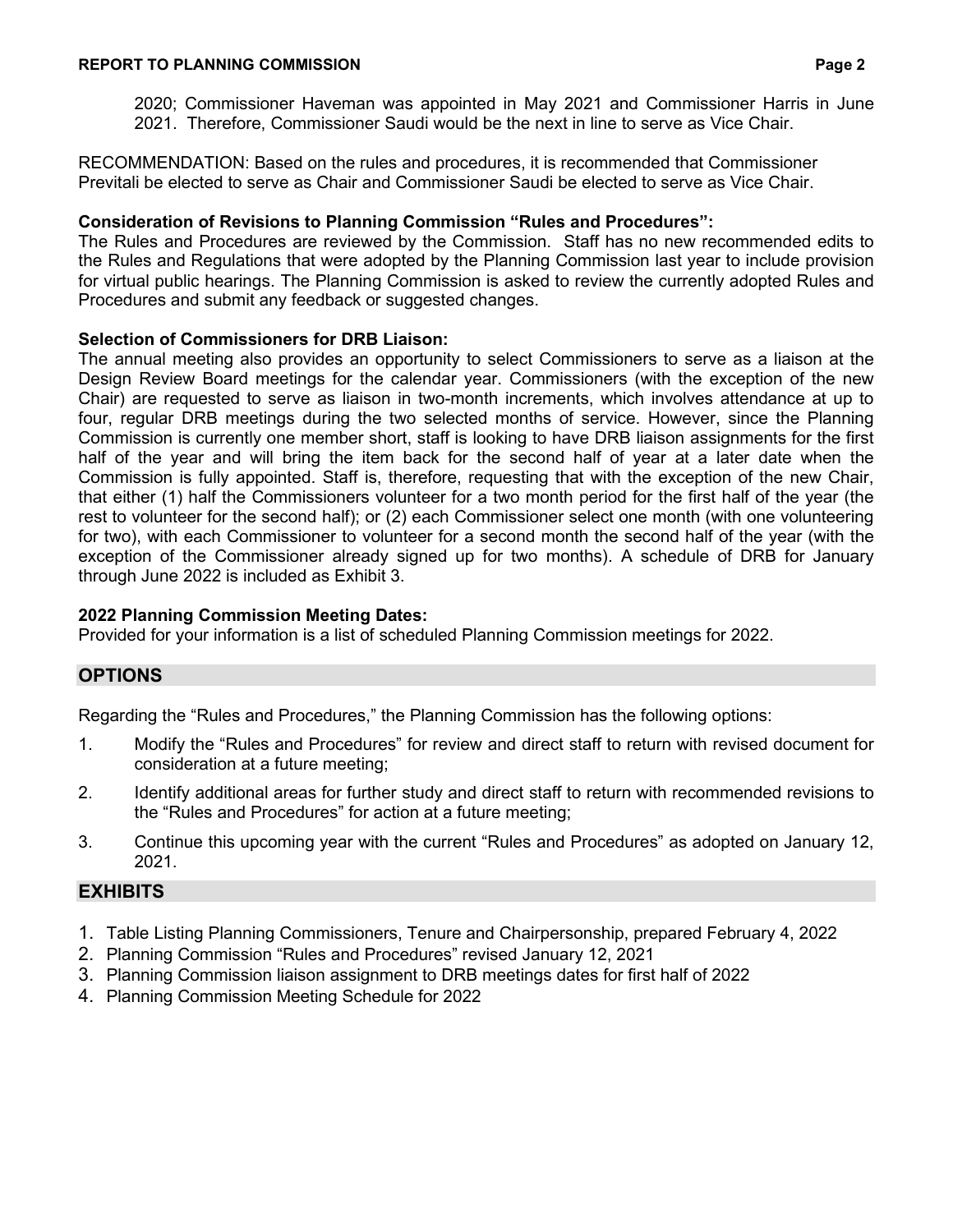# **EXHIBIT 1**

#### **San Rafael Planning Commission History of Tenure and Chairpersonship** Prepared January 4, 2022

| <b>Commissioner</b>   | <b>First</b><br><b>Appointed to</b><br><b>Commission</b> | <b>Years Served as</b><br><b>Chairperson</b> | <b>Years Served as</b><br><b>Vice Chair</b> |
|-----------------------|----------------------------------------------------------|----------------------------------------------|---------------------------------------------|
| Aldo Mercado          | 07/2018                                                  | 2020 partial                                 | 2020 partial                                |
| Shingai Samudzi       | 07/2019                                                  | 2021                                         | 2020 partial                                |
| Jon Previtali         | 07/2020                                                  | None                                         | 2021                                        |
| Samina Saude          | 07/2020                                                  | None                                         | None                                        |
| Jon Haveman           | 05/2021                                                  | None                                         | None                                        |
| <b>Camille Harris</b> | 06/2021                                                  | None                                         | None                                        |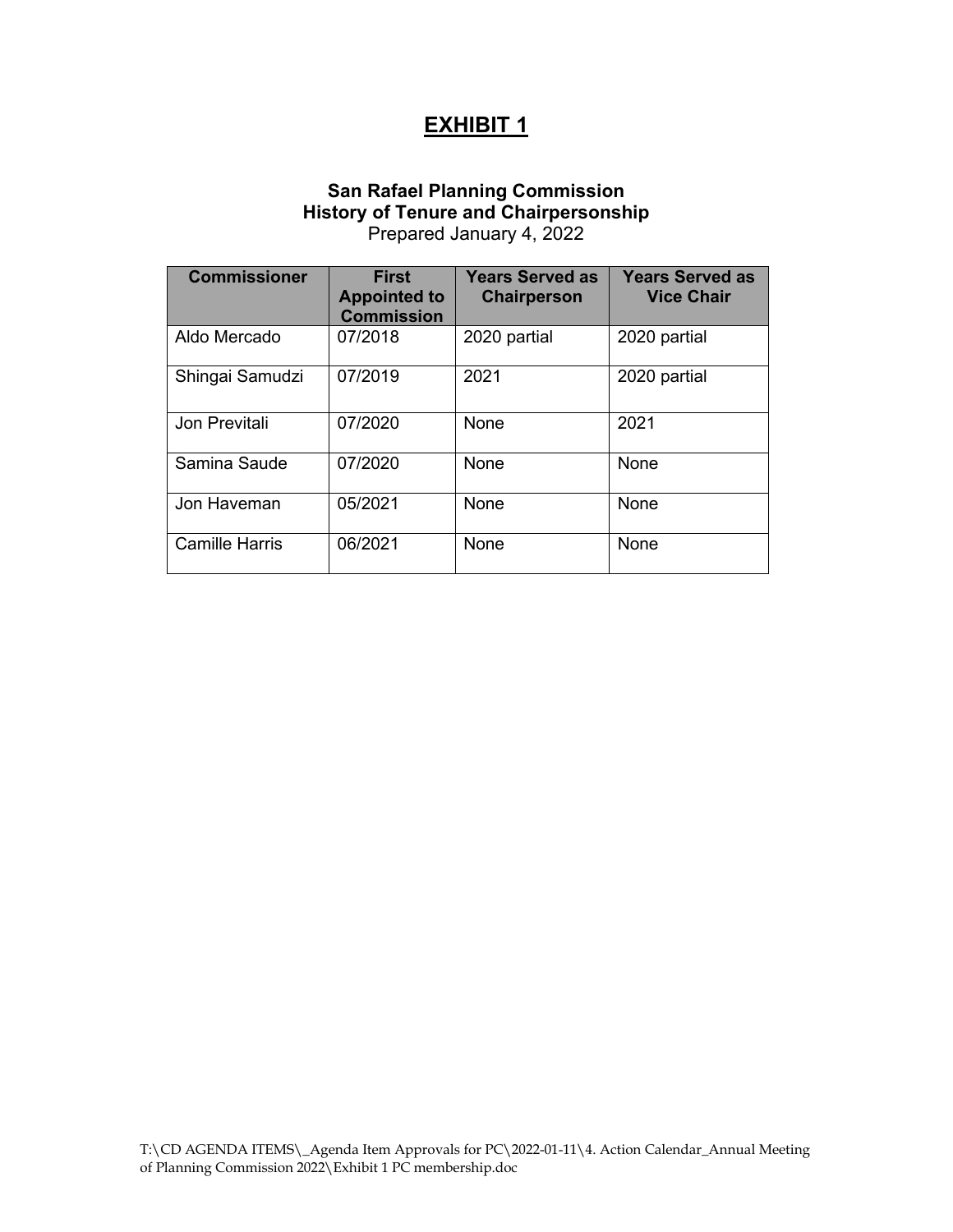# Exhibit 2

## **PLANNING COMMISSION RULES AND PROCEDURES CITY OF SAN RAFAEL**

### **I. Organization and Officers**

#### A. Organization

- 1. The Planning Commission shall consist of seven regular members appointed by the Mayor with the approval of the City Council and shall be organized and exercise such powers as prescribed by the City Charter and by the San Rafael Municipal Code (City Code).
- 2. The term of the Commission members is four years with a staggered expiration schedule.
- 3. Vacancies on the Commission for other than expiration will be filled by appointment for the un-expired portion of the term.
- 4. If any Commissioner should have three consecutive, unexplained absences from regular meetings of the Planning Commission as shown in the roll call of the official minutes, the Chair may recommend to the City Council that the seat be relinquished.
- 5. If any Commissioner wishes to request a leave of absence for three to six consecutive meetings, the request shall be made to and approved by the Chair. A request for a leave of absence for more than six consecutive meetings shall be made to and approved by the City Council.

### B. Officers

- 1. Selection
	- a. A Chair and Vice-Chair shall be elected from among the Commission's membership at the Annual Meeting held the first meeting of the calendar year, to serve for a one year period. It is intended that the Chair and Vice-Chair be rotated among the Commissioners based on tenure, as defined by total years of service. In the event the years of service are identical, tenure will be determined in alphabetical order. It is the general rule that a Commissioner shall not serve as Chair more than once in seven consecutive years. However, in the event that: 1) a position is vacated; 2) a Commissioner is not interested in serving as an officer; or 3) there is limited tenure among the other Commissioners, then a Commissioner can be appointed as an officer more than once in seven years.
	- b. The Vice-Chair shall serve as Chair in the following year.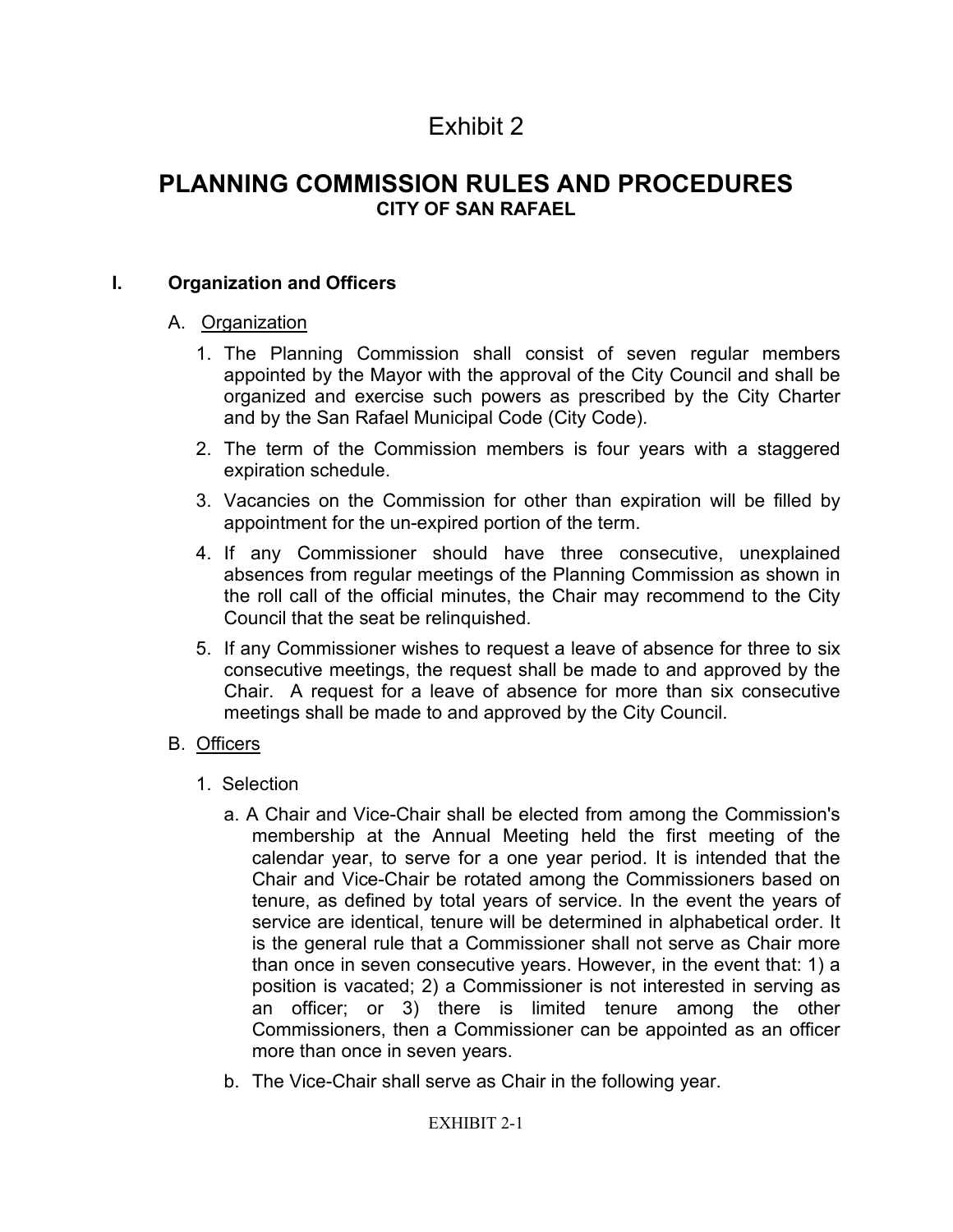- c. The Chair and Vice-Chair may not succeed themselves. However, in the event that the current Chair or Vice-Chair has served less than a year, the Commission may choose to re-elect her/him for an additional term.
- d. The Vice-Chair shall succeed the Chair if he/she vacates the office, and shall serve the un-expired term of the Chair. The Commission shall elect a new Vice-Chair to serve the un-expired term of that office. Selection shall be based on seniority.
- e. In the absence of the Chair and Vice-Chair, the member of the Commission with the longest tenure, as defined by total years of service, shall preside over the meeting. In the event that the years of service are identical, seniority will be determined by alphabetical order.
- 2. Responsibilities

The responsibilities and powers of the officers of the Planning Commission shall be as follows:

- a. Chair
	- Preside at all meetings of the Commission.
	- Call special meetings of the Commission in accordance with legal requirements and the Rules of Procedure.
	- Sign documents of the Commission.
	- See that all actions of the Commission are properly taken.
	- Assist staff in determining agenda items.
	- The Chair shall be an ex officio member of all committees with voice but not vote.
- b. Vice-Chair

During the absence, disability or disqualification of the Chair, the Vice-Chair shall exercise or perform all the duties and be subject to all the responsibilities of the Chair.

- C. Duties and Powers
	- 1. The Planning Commission shall have the power to recommend to the City Council, after conducting a public hearing, the adoption, the amendment or the repeal of a General Plan, a Neighborhood or Specific Plan, the Zoning Ordinance of the City Code, or a site-specific master plan for a Planned Development (PD) District, or any part thereof, for the physical development of the City.
	- 2. The Planning Commission shall exercise such functions with respect to environmental review, land subdivisions, land use and planning, design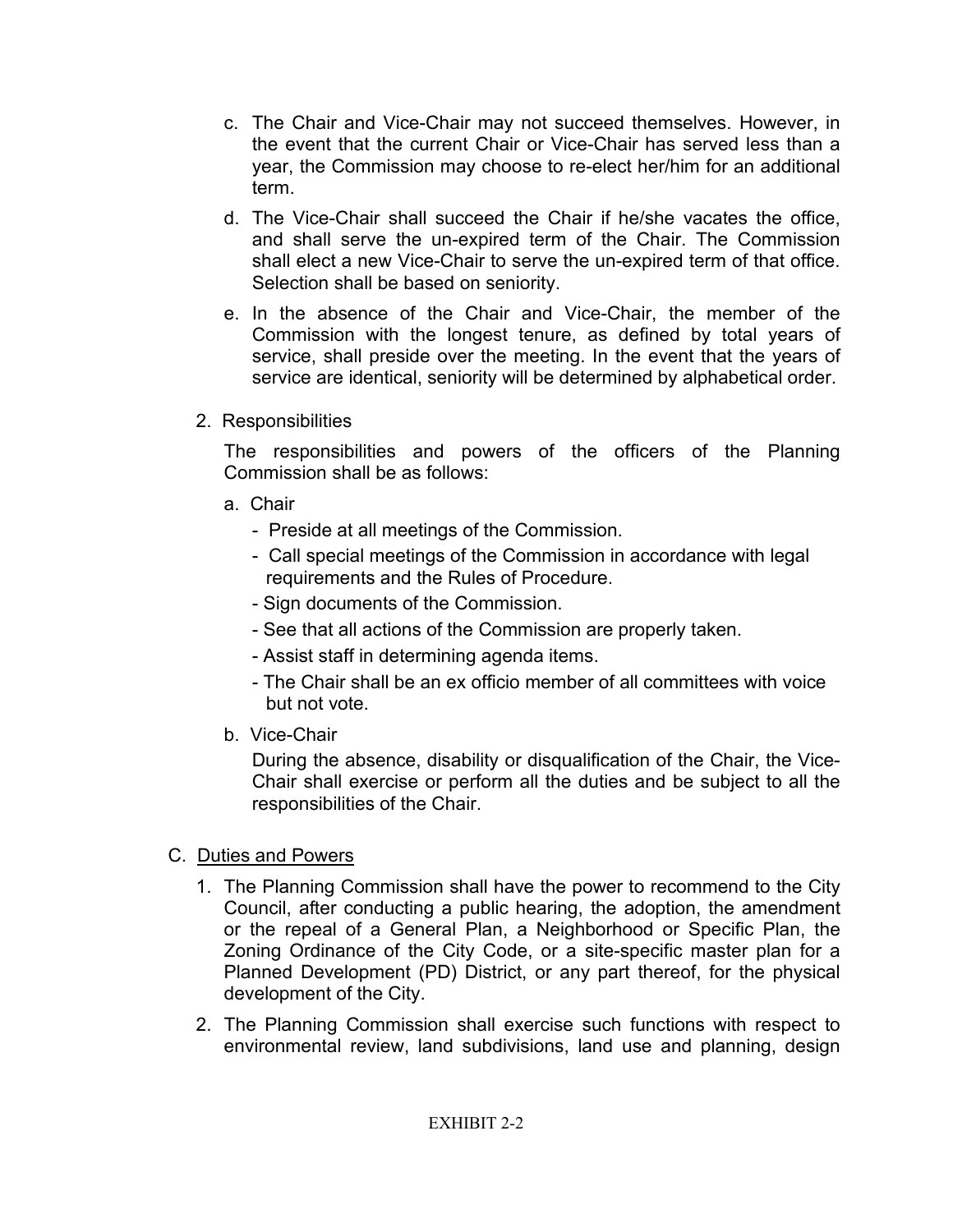review, and zoning, as may be prescribed by City Code, City resolution, and State law.

- 3. The Commission shall advise the City Council on those matters falling within its charged responsibilities in a manner reflecting concern for the overall development and environment of the City as a setting for human activities.
- D. Rules of Order

Except as otherwise provided in these Rules of Procedure, "Roberts Rules of Order, Newly Revised" shall be used as a guide to the conduct of the meetings of the Planning Commission, provided, however, that a failure of the Commission to conform to said rules of order shall not, in any instance, be deemed to invalidate the action taken.

## **II. Meetings**

## A. Public Meetings

All meetings shall be held in full compliance with the provisions of state law, ordinances of the City and these Rules of Procedure.

## B. Regular Meetings

- 1. Regular meetings shall be held on the second and fourth Tuesdays following the first Monday in each month, at 7:00 p.m. in the Council Chambers of the City Hall, unless otherwise determined by the Commission. All regular meetings must be held in the following manner:
	- a. within the city limits of San Rafael.
	- b. using a remote virtual meeting format
- 2. Whenever a regular meeting falls on a public holiday, no regular meeting shall be held on that day. Such regular meeting may be rescheduled to another business day, or canceled by motion adopted by the Planning Commission. All meetings must be held within the city limits of San Rafael.
- 3. A meeting of the Commission may be canceled by the Chair for lack of a quorum, no pending business, or any other valid reason. Such cancellation may be made at any time prior to the scheduled meeting. All efforts shall be made by the Community Development Department staff to notify those involved at the earliest possible time. Prior to the scheduled meeting, the Community Development staff shall post a cancellation notice on the City of San Rafael public hearing board, the City website and at the prescribed location of the meeting.
- C. Adjourned Meetings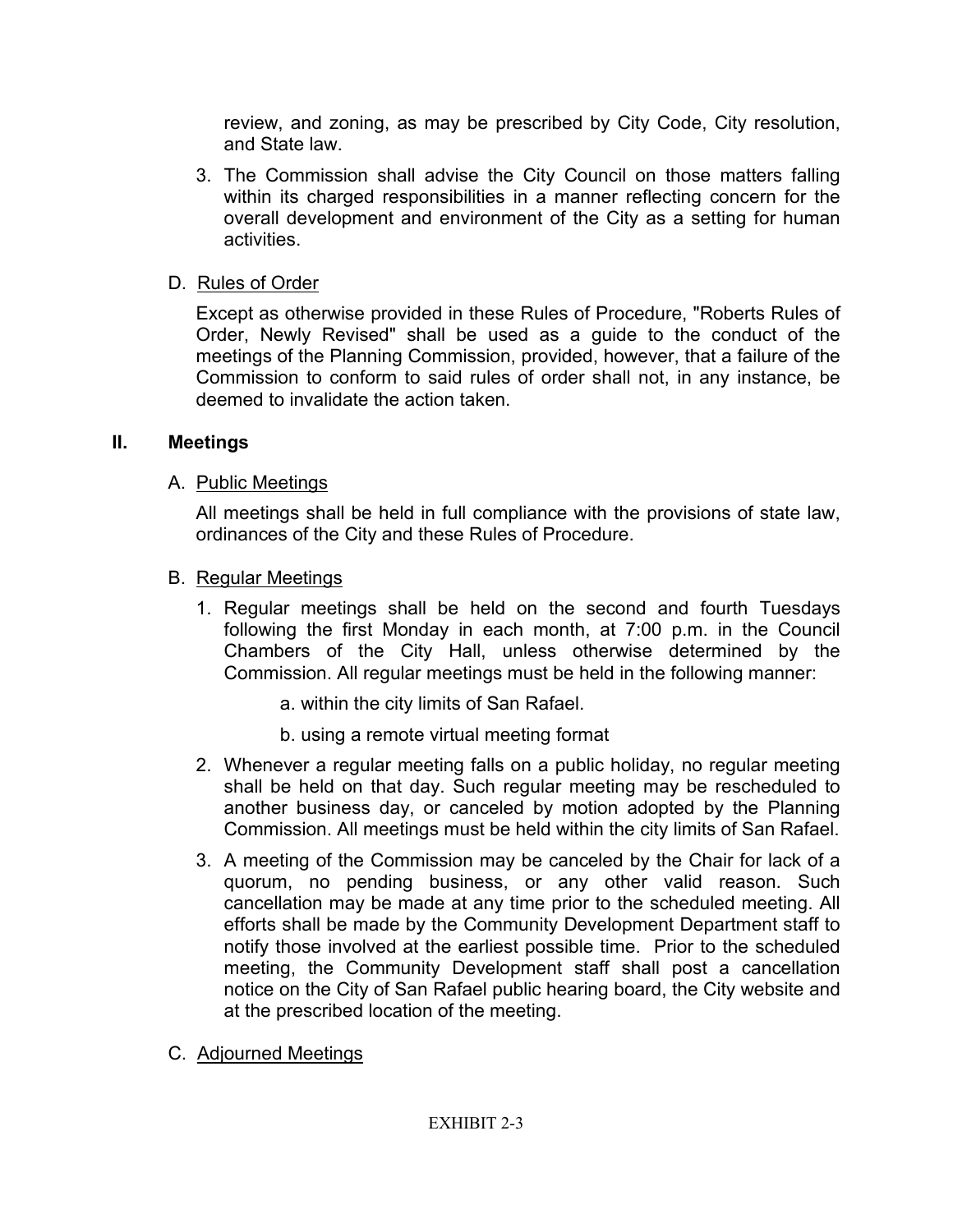In the event it is the wish of the Planning Commission to adjourn its meeting to a certain hour on another day, a specified date, time, and place must be set by a majority vote of the Commissioners present, prior to the regular motion to adjourn.

### D. Special Meetings

Special meetings of the Planning Commission may be held at any time upon the call of the Chair or by a majority of the voting members of the Commission or upon request of the City Council following at least 24 hours notice to each member of the Commission and to the press. The time and place of the special meeting shall be determined by the convening authority. At least 24 hours prior to the scheduled special meeting, the Community Development staff shall post a notice of the meeting on the City of San Rafael public hearing board, the City website and at the prescribed location of the meeting.

## E. Annual Meeting

The Annual Meeting of the Planning Commission will be held at the first meeting of the calendar year. The meeting will be devoted to the election of a Chair and Vice-Chair for the ensuing year and any other business scheduled by the Commission.

- F. Study Sessions/Workshops/Informational Presentations
	- 1. The Commission may be convened in the same manner as prescribed for the calling of a special meeting for the purpose of holding a study session, or for presentations of informational items, provided that no official action shall be taken.
	- 2. Such meetings shall be open to the public.
- G. Notification

Public Hearings and Discussion Items - Notice of the time, place/ items to be considered and action pending shall be given in accordance with the requirements of the City Code and State Law.

- H. Agenda
	- 1. An agenda for each meeting of the Commission shall be prepared by the Community Development Director or staff in consultation with the Chair.
	- 2. A staff report shall be prepared for each item and-distributed to the Planning Commission and made available to the public a minimum of 72 hours prior to a regular meeting.
	- 3. A copy of the agenda shall be posted in City Hall 72 hours before a regular meeting.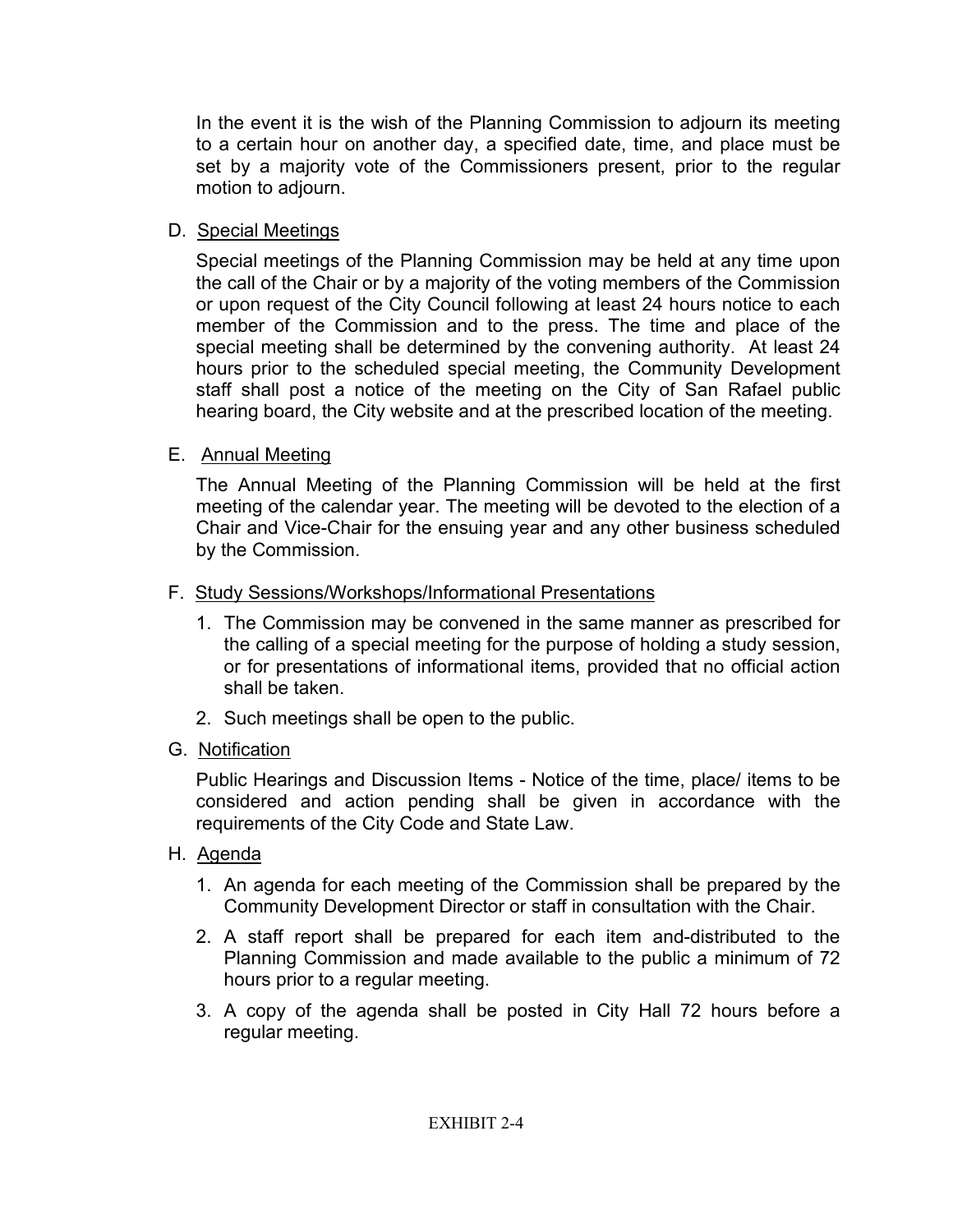- 4. Items not appearing on the agenda cannot be acted upon or discussed by the Commission. However, the Commission may take action under the following circumstances:
	- a. If the Commission finds, by majority vote, that an emergency situation must be addressed. An "emergency situation" is limited to work stoppages and crippling disasters;
	- b. If by a two-thirds vote (or a unanimous vote if two-thirds of the members are not present), there is a need to take immediate action and the need for action came to the attention of the Commission and staff after the agenda was posted.

Prior to discussing such items, the Commission shall publicly identify the item and shall provide the public an opportunity to provide comment on the item.

5. Members of the public may address the Commission on any agenda item, and may, at the beginning of the meeting, address the Commission on any issue that is not listed on the agenda, provided that the issue is within the jurisdiction and powers of the Planning Commission.

## I. Order of Meetings

- 1. The Order of business shall be as follows:
	- a. The Chair shall take the chair at the hour appointed for the meeting and shall immediately call the meeting to order.
	- b. The Chair shall lead a pledge of allegiance, for in person meeting; the pledge of allegiance will not occur for virtual meetings
	- c. Members present and absent shall be recorded by roll call.
	- d. The order of the agenda shall be approved as submitted or revised by a majority vote of the Commissioners present.
	- e. The public shall be advised of the procedures to be followed in the meeting including the protocol and time frames for public comment. For virtual meetings, the public will be advised of the different ways to participate.f. Any member of the audience may comment on any matter which is not listed on the agenda.
	- g. The minutes of any preceding meeting shall be submitted for review and approval by a majority vote of the Commissioners present at that preceding meeting.
	- h. The Commission shall then hear and act upon those proposals scheduled for consideration or public hearing.
	- i. Director's Report.
	- j. Commission Communications.
	- k. Adjournment.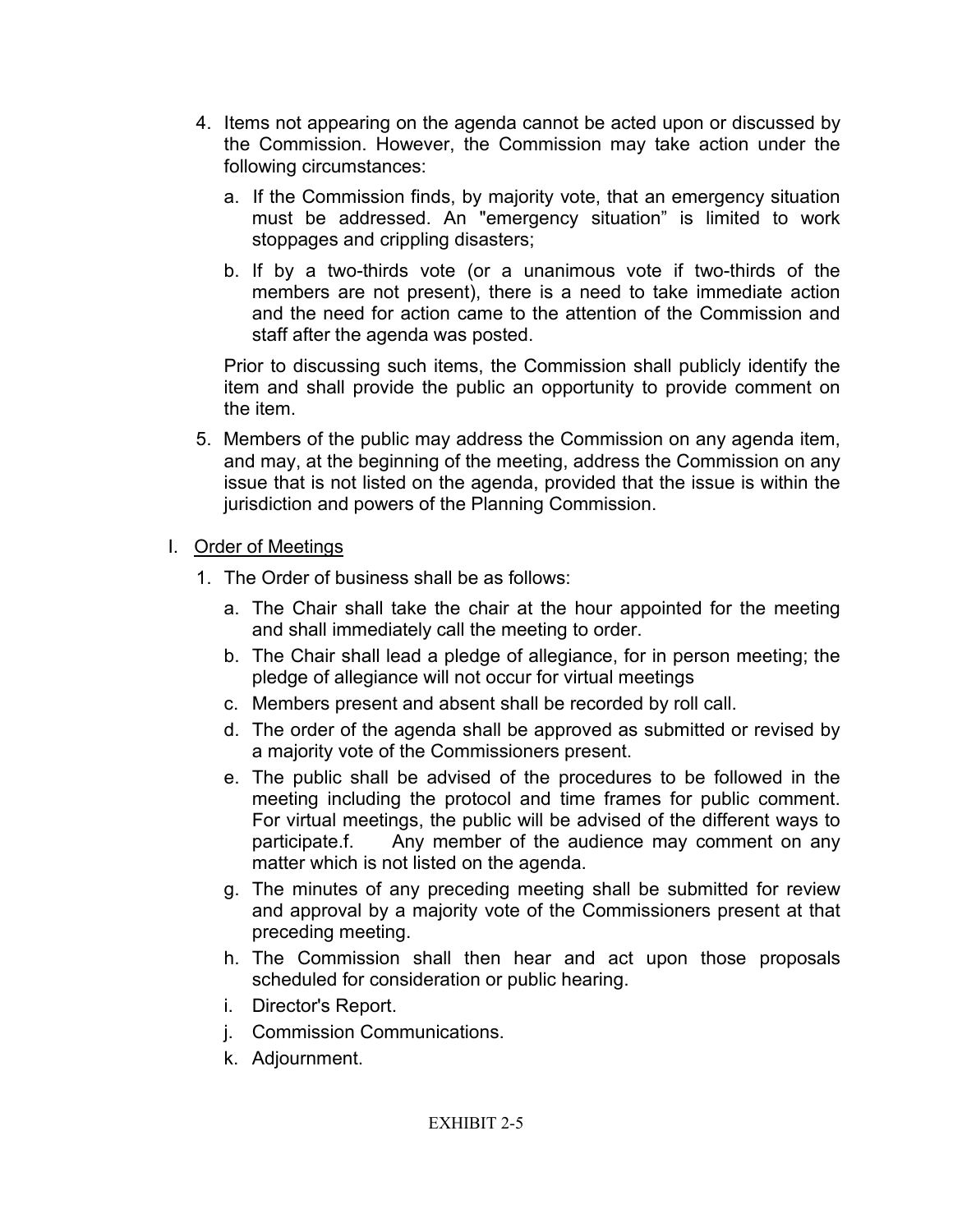2. Presentation or Hearing of Proposals

The following shall be the order of procedure for hearings/discussion items concerning planning and zoning matters:

- a. The Chair shall announce the subject of the public hearing/discussion item, as noticed.
- b. If a request is made for continuance, a motion may be made and voted upon to continue the public hearing to a definite time and date (noticing not required) or a time and date to be determined (re-noticing required).
- c. Order of Speaking.

The order of speaking shall be as follows:

- 1. The Chair shall call for commissioners to make ex parte disclosures and potential conflict of interest disclosures with respect to the proposed project.
- 2. Staff provides a report on the project and summarizes its compliance with San Rafael's General Plan, compliance with State laws and the City Code, the status of environmental review, and the staff recommendation for action(s) by the Commission.
- 3. The public hearing is opened.
- 4. The applicant makes a presentation to the Commission.
- 5. The public speaks to the Commission.
- 6. The Commission may ask questions or obtain facts or clarification from staff, the applicant or the public after each segment of the agenda.
- 7. The public hearing is closed.
- 8. The matter is returned to the Commission for discussion and action.
- d. Rules of Testimony

The rules of testimony shall be as follows:

- 1. Upon opening the public hearing, the Chair shall invite the public to speak by inviting each speaker (one-at-a-time) to approach the podium. For virtual meetings, the chair will ask staff to advise the public on the different options for participating. On large or controversial projects where many people wish to provide public testimony, the Chair may request that speaker cards be filled-out and submitted.
- 2. Persons presenting testimony to the Commission are requested to identify themselves by name and place of residence.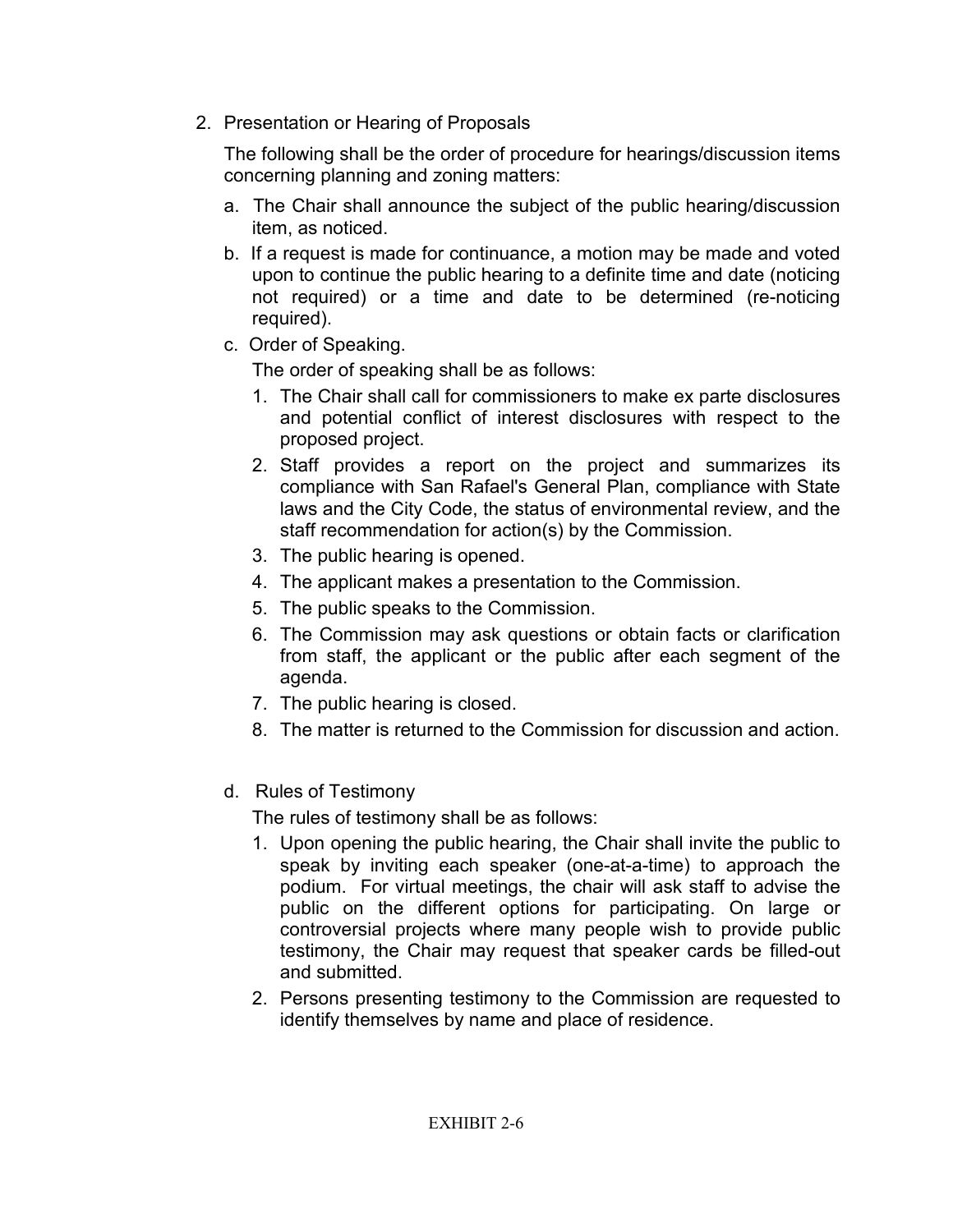- 3. Persons presenting testimony to the Commission shall be limited to three (3) minutes for their presentation. An extension of this time limit may be granted at the Chair's discretion.
- 4. If there are numerous people in the audience who wish to participate on the issue and it is known that all represent the same opinion, a spokesperson should be selected to speak for the entire group. At the Chair's discretion, the spokesperson may be granted additional time beyond the three (3) minute limit for his or her presentation.
- 5. To avoid unnecessary repetitive evidence, the Chair may limit the number of speakers or the time on a particular issue.
- 6. Irrelevant, defamatory, or disruptive comments will be ruled out of order.
- 7. No person shall address the Commission without first securing the permission of the Chair.
- 8. All comments shall be addressed to the Commission. All questions shall be made or directed through the Chair.
- e. Applicant Presentations

Applicant presentations shall comply with the guidelines developed by the Planning Commission. Applicants shall be limited to a maximum of ten (10) minutes for their presentation, inclusive of all members of the applicant's team (if applicable). An extension of this time limit may be granted at the Chair's discretion.

## J. Motions

- 1. A motion to adjourn shall always be in order except during roll call.
- 2. The Chair of the Commission, or other presiding officer, may make and second motions and debate from the Chair subject only to such limitations of debate as are imposed on all members of the Commission.

## K. <u>Voting</u>

- 1. Voting Requirements
	- a. A quorum shall consist of four members.
	- b. The affirmative vote of a majority of the quorum present is necessary for the Commission to take action on all matters other than those listed under Section c below.
	- c. Certain votes of the Commission require a majority vote of the entire Commission (4 votes) to carry. These are:
		- Adoption or amendment of a General Plan or any part thereof.
		- **Adoption or amendment to any Neighborhood or Specific Plan** or any part thereof.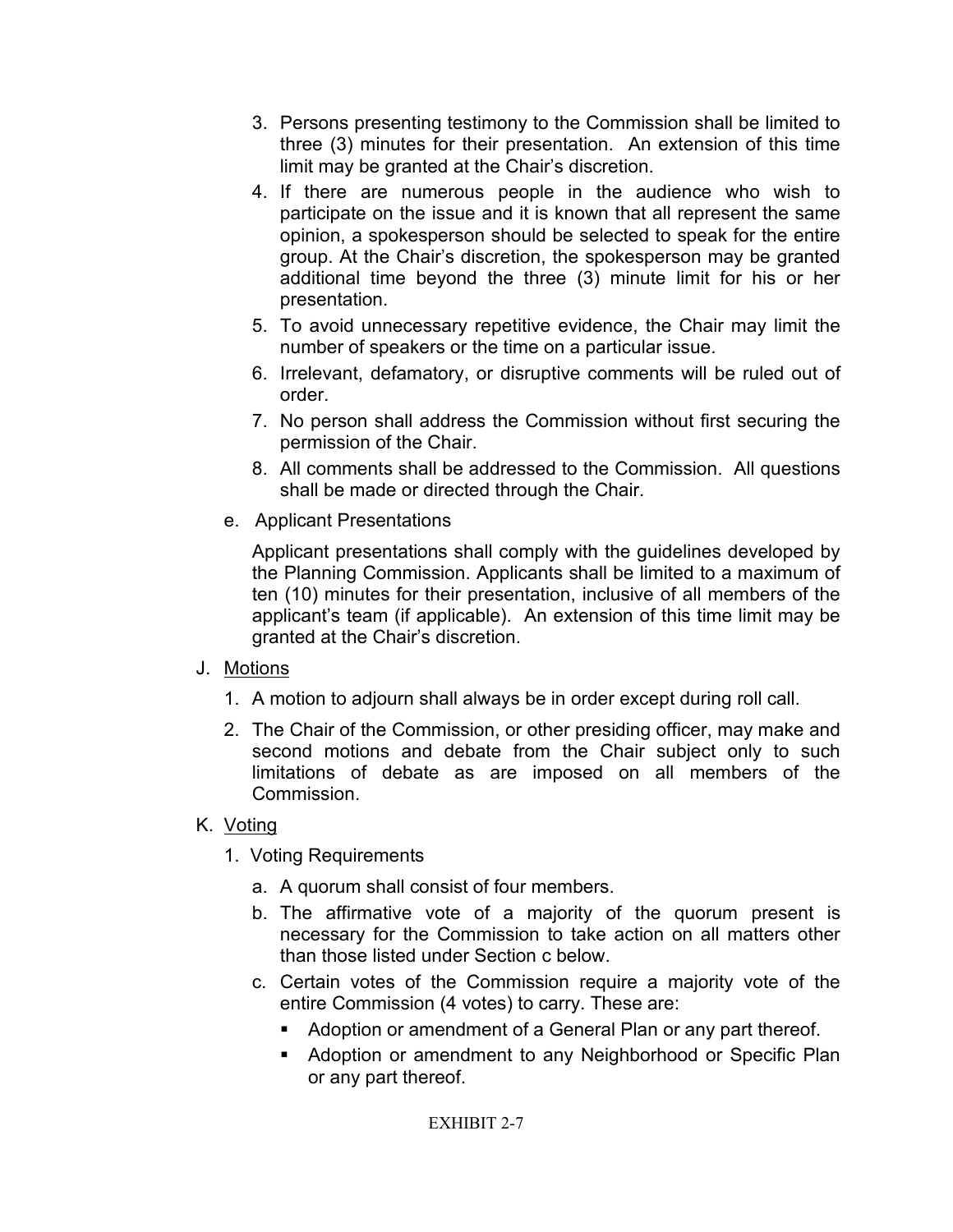- Adoption or amendment to the Zoning Ordinance of the City Code or amendment thereto.
- Adoption or amendment to a site-specific master plan for a Planned Development (PD) District.
- Other actions as required under federal or state law. (These will be dealt with as they arise.)
- d. When a member of the Commission abstains from voting on any matter before it because of a potential conflict of interest, because the Commissioner does not believe he/she can be objective, or because the Commissioner was absent at any previous hearing on an item, said vote shall not constitute nor be considered as either a vote in favor of or opposition to the matter being considered. Abstentions shall not be allowed for any other reason.
- e. A tie vote shall be recorded as a failure of action to pass. A tie vote on a motion defeats the motion.
- 2. Roll Call Vote

Any Commissioner, the applicant or an appellant can request a roll call vote.

For virtual meetings a roll call vote shall be required.

3. Recording of Votes

The minutes of the Commission's proceedings shall show the vote of each member, including whether they were absent, abstained from voting, or failed to vote on a matter considered.

4. Disqualification from Voting

A member shall disqualify himself/herself from voting in accordance with the State Political Reform Act and other applicable state law. When a member is disqualified, he/she shall state, prior to the considerations of such matter by the Commission that the member is disqualifying himself/herself due to a possible conflict of interest and shall then leave the voting area.

## **III. Review and Amendments Procedure**

- A. These Rules of Procedure shall be reviewed at the Annual Meeting of each year. On an ad hoc basis, the chair may appoint a subcommittee to review these rules prior to the meeting. The review subcommittee shall present their recommendations for amending or not amending these rules. Minor changes may be brought forward by staff for the Commission's consideration.
- B. In addition, these Rules of Procedure may be amended at any meeting of the Planning Commission by a majority of the membership of the Commission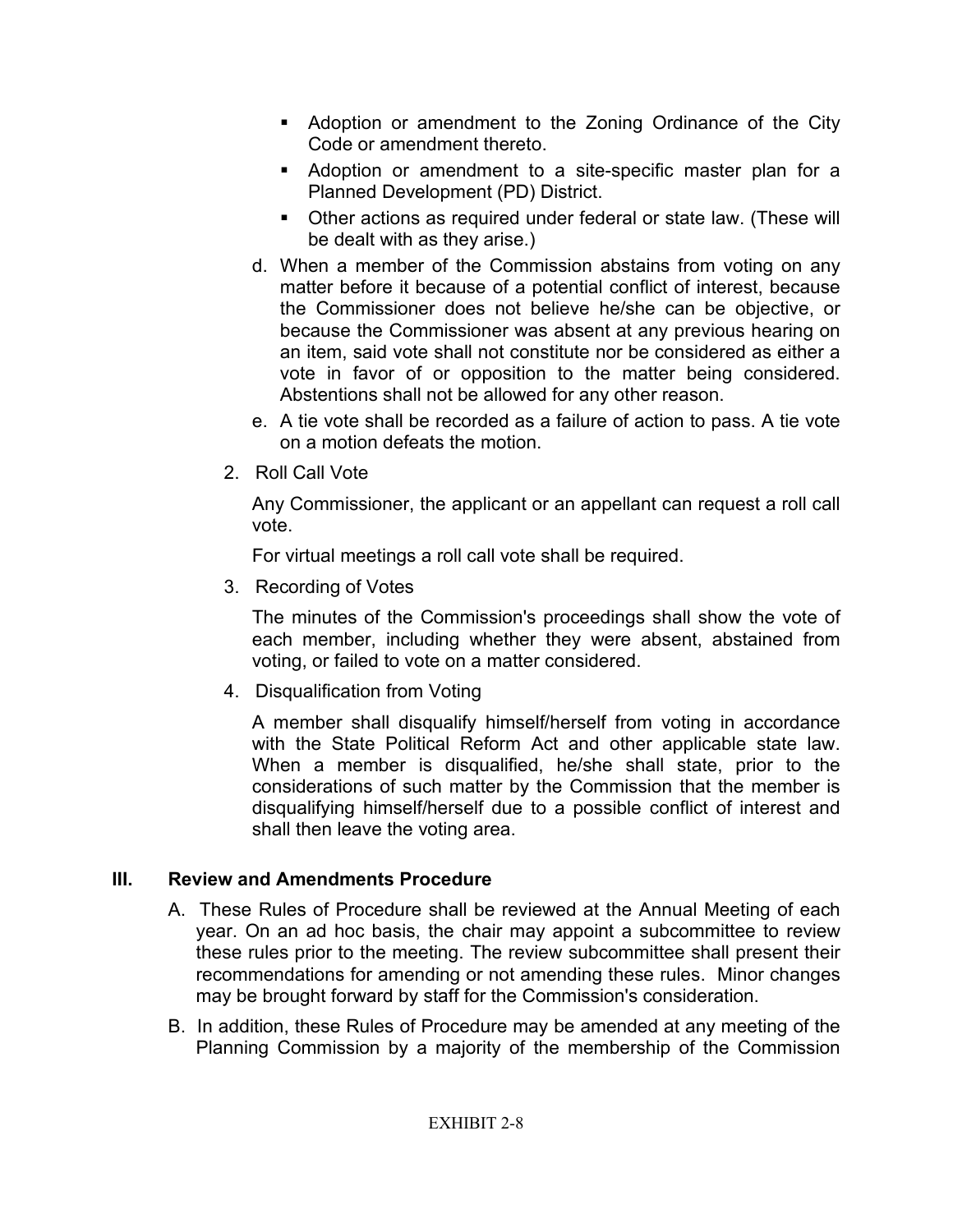provided that notice of the proposed amendment is received by each Commissioner not less than 5 days prior to said meeting.

(Approved May 9, 2000. Revised February 26, 2002, December 14, 2004, May 29, 2007, January 27, 2009, January 9, 2018, February 11, 2020, and January 12, 2021)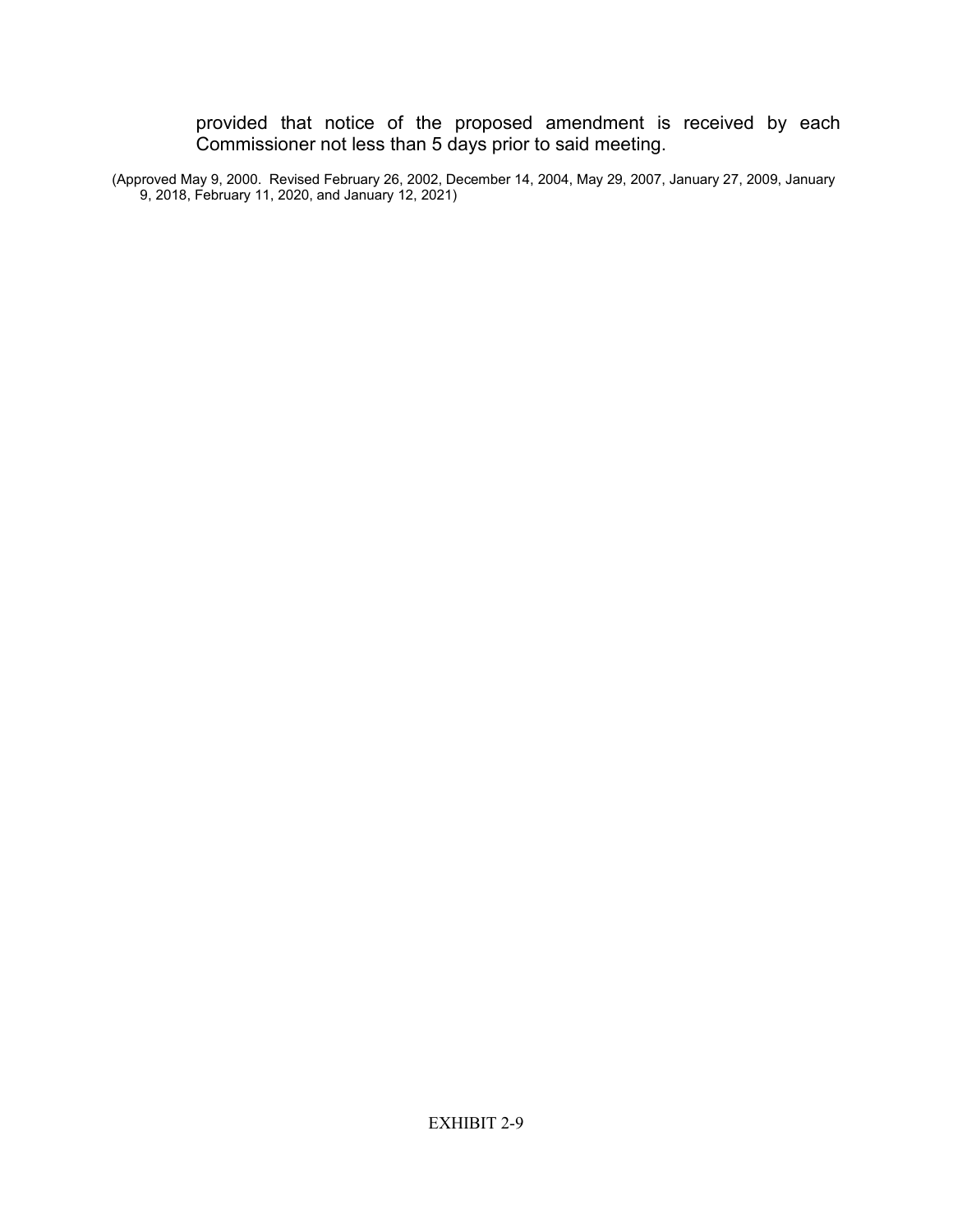## **Exhibit 3**

# - **DESIGN REVIEW BOARD MEETINGS – Planning Commission Liaison January – June 2022**

| <b>Months</b>                                   | <b>Commission Liaison</b> |
|-------------------------------------------------|---------------------------|
| January 4 (cancelled)<br>January 19 (Wednesday) |                           |
| February 8<br>February 23 (Wednesday)           |                           |
| March 8<br>March 22                             |                           |
| April 5<br>April 19                             |                           |
| May 3<br>May 17                                 |                           |
| June 7<br>June 21                               |                           |

Notes:

- Chair does not serve as liaison
- All DRB meetings are the 1<sup>st</sup> and  $3<sup>rd</sup>$  Tuesday of each month, starting with the first full week (a week includes a Monday).
- All dates above are Tuesday's except as noted. If there is a holiday on Monday, the DRB meeting gets pushed to Wednesday for that week.